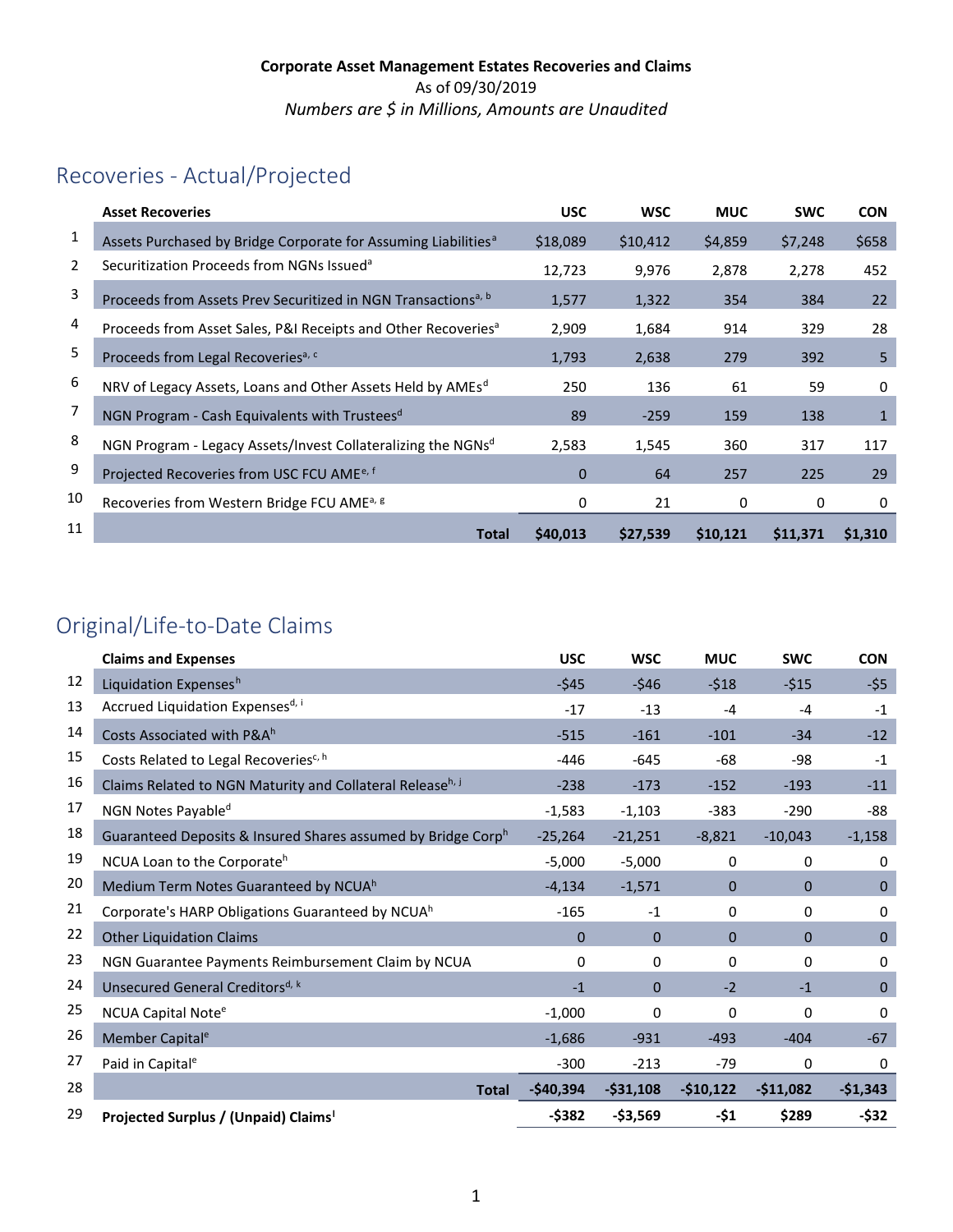# Original/Life-to-Date Claims

|    | <b>Claims Synopsis</b>               | <b>USC</b> | <b>WSC</b> | <b>MUC</b>  | <b>SWC</b> | <b>CON</b>  |
|----|--------------------------------------|------------|------------|-------------|------------|-------------|
| 30 | <b>Claims Received</b>               | $-540.394$ | $-531.108$ | $-510.122$  | $-511.082$ | $-51,343$   |
| 31 | Claims Paid                          | 36,808     | 26,053     | 9,162       | 10,384     | 1,165       |
| 32 | <b>Net Claims Outstanding</b>        | $-53,586$  | $-55,055$  | $-5959$     | -\$697     | $-5178$     |
| 33 | <b>Projected Claims Payments</b>     | 3.205      | 1,486      | 959         | 697        | 146         |
| 24 | Projected Liquidating Dividend       | 0          |            | $\mathbf 0$ | 289        | $\mathbf 0$ |
| 35 | Projected Unpaid Claims <sup>1</sup> | $-5382$    | $-53,569$  | -\$1        | \$289      | $-532$      |

# Fiduciary Assets and Liabilities

### Fiduciary Assets

|    |                                                    | <b>USC</b> | <b>WSC</b> | <b>MUC</b> | <b>SWC</b> | <b>CON</b>  |
|----|----------------------------------------------------|------------|------------|------------|------------|-------------|
| 36 | Cash and Cash Equivalents                          | \$368      | $-5259$    | \$281      | \$384      | \$1         |
| 37 | Legacy Assets                                      | 250        | 136        | 61         | 59         | 0           |
| 38 | Legacy Assets/Investments Collateralizing the NGNs | 2,583      | 1,545      | 360        | 317        | 117         |
| 39 | Loans                                              | 0          | 0          | 0          | 0          | 0           |
| 40 | Receivable from AMEs                               | 0          | $\Omega$   | 0          | 0          | 0           |
| 41 | <b>Other Fiduciary Assets</b>                      | 0          | $\Omega$   | $\Omega$   | 0          |             |
| 42 | <b>Total Fiduciary Assets</b>                      | \$3,200    | \$1,422    | \$701      | \$761      | <b>S117</b> |

## Fiduciary Liabilities

|    |                                                   | <b>USC</b>     | <b>WSC</b> | <b>MUC</b>   | <b>SWC</b> | <b>CON</b>  |
|----|---------------------------------------------------|----------------|------------|--------------|------------|-------------|
| 43 | <b>Accrued Expenses and Payables</b>              | $-517$         | $-513$     | -\$4         | -\$4       | $-51$       |
| 44 | <b>NGNs</b>                                       | $-1,583$       | $-1,103$   | $-383$       | $-290$     | -88         |
| 45 | Due to NGN Trusts                                 | $\Omega$       | $\Omega$   | $\mathbf 0$  | 0          | $\mathbf 0$ |
| 46 | Unsecured Claims                                  | 0              | 0          | 0            | 0          | 0           |
| 47 | Due to NCUSIF <sup>m</sup>                        | $\overline{4}$ | $-2,794$   | $\mathbf{0}$ | 0          | $-23$       |
| 48 | <b>Total Fiduciary Liabilities</b>                | -\$1,596       | $-53,911$  | -\$387       | -\$294     | $-5111$     |
| 49 | <b>Total Fiduciary Net Assets / (Liabilities)</b> | \$1,604        | $-52,489$  | \$314        | \$467      | \$6         |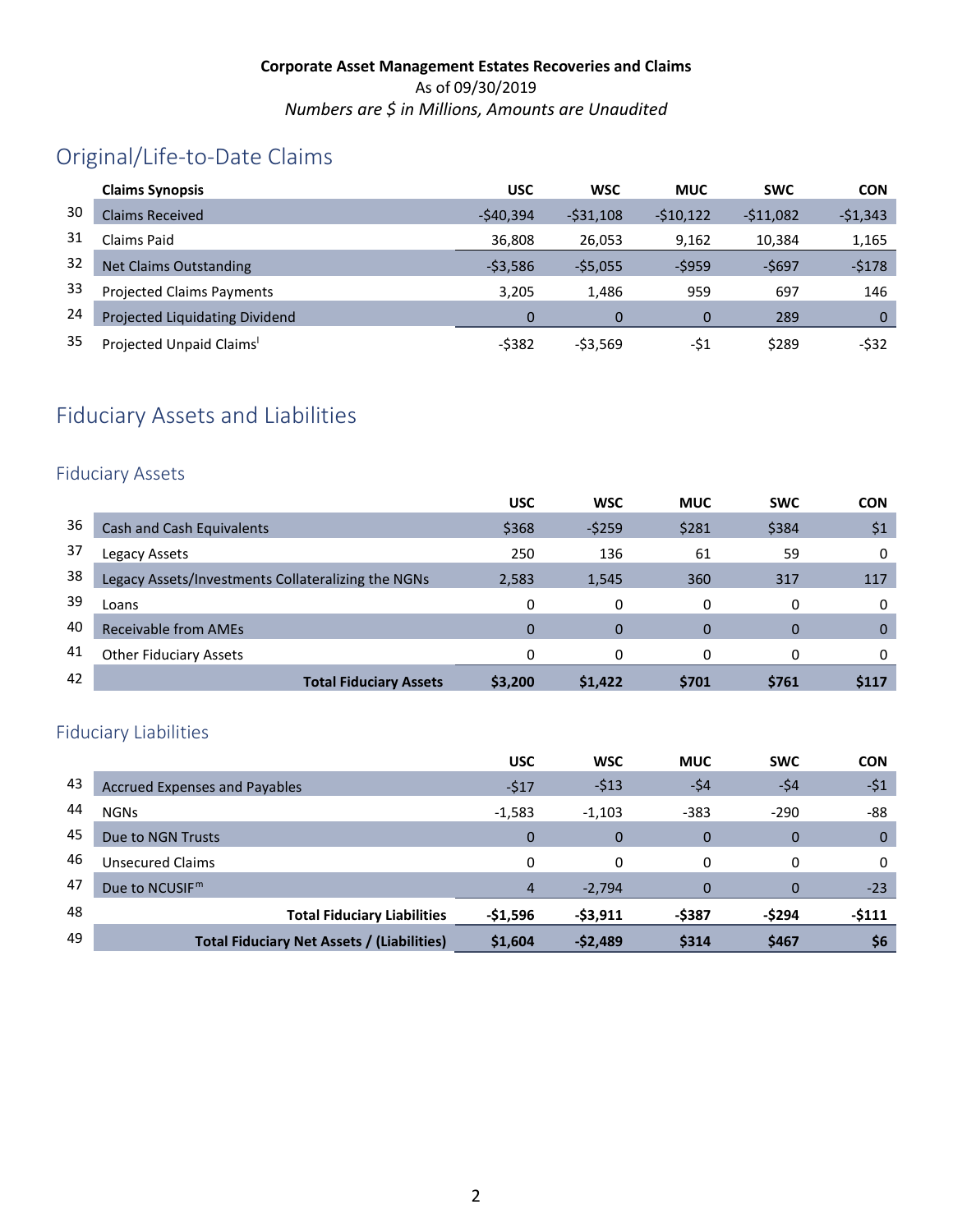# A[n](#page-4-20)alysis of Claim Payments<sup>n</sup>

## B1 - Liquidation Expenses

|                                | <b>USC</b> | <b>WSC</b> | <b>MUC</b> | <b>SWC</b> | <b>CON</b> |
|--------------------------------|------------|------------|------------|------------|------------|
| <b>Original Amount</b>         | \$1,261    | \$1,037    | \$343      | \$344      | \$30       |
| Amount Paid to Date            | $-1.244$   | $-1.024$   | $-339$     | $-340$     | -29        |
| <b>Current Unpaid Balance</b>  | \$17       | \$13       | \$4        | \$4        | \$1        |
| Projected Repayment            | $-17$      | $-13$      | $-4$       | $-4$       | $-1$       |
| <b>Projected Amount Unpaid</b> | \$0        | SO         | \$0        | \$0        | \$0        |

## B2 -Wages and Salaries

|                                | <b>USC</b>   | <b>WSC</b> | <b>MUC</b> | <b>SWC</b> | <b>CON</b> |
|--------------------------------|--------------|------------|------------|------------|------------|
| <b>Original Amount</b>         | \$0          | \$0        | \$0        | S0         | \$0        |
| Amount Paid to Date            | 0            |            |            |            | 0          |
| <b>Current Unpaid Balance</b>  | \$0          | \$C        | \$0        | 50         | \$0        |
| Projected Repayment            | <sup>0</sup> |            |            |            | 0          |
| <b>Projected Amount Unpaid</b> | \$0          | \$C        | \$0        | S0         | \$0        |

#### B4 - Due t[o](#page-4-21) Government<sup>o</sup>

|                                | <b>USC</b> | <b>WSC</b> | <b>MUC</b> | <b>SWC</b> | <b>CON</b> |
|--------------------------------|------------|------------|------------|------------|------------|
| <b>Original Amount</b>         | \$34,550   | \$27,601   | \$8,459    | \$9,772    | \$1,127    |
| Amount Paid to Date            | $-34.550$  | $-25.029$  | -8.459     | $-9.772$   | $-1,127$   |
| <b>Current Unpaid Balance</b>  | \$0        | \$2,573    | \$0        | \$0        | \$0        |
| Projected Repayment            | 0          | $-369$     | 0          | 0          | 0          |
| <b>Projected Amount Unpaid</b> | \$0        | \$2,203    | \$0        | \$0        | \$0        |

## B5 - Due to General Creditor[s](#page-4-19)k

|                                | <b>USC</b>               | <b>WSC</b> | <b>MUC</b> | <b>SWC</b> | <b>CON</b> |
|--------------------------------|--------------------------|------------|------------|------------|------------|
| <b>Original Amount</b>         | S1                       | \$0        | \$2        |            | \$0\$      |
| Amount Paid to Date            | $\overline{\phantom{0}}$ |            | $-2$       | - 1        |            |
| <b>Current Unpaid Balance</b>  | S0                       | \$0        | Ş0         | S0         | \$0        |
| Projected Repayment            | n                        |            | $\Omega$   | 0          |            |
| <b>Projected Amount Unpaid</b> | SO.                      | \$0        | \$0        | S0         | \$0        |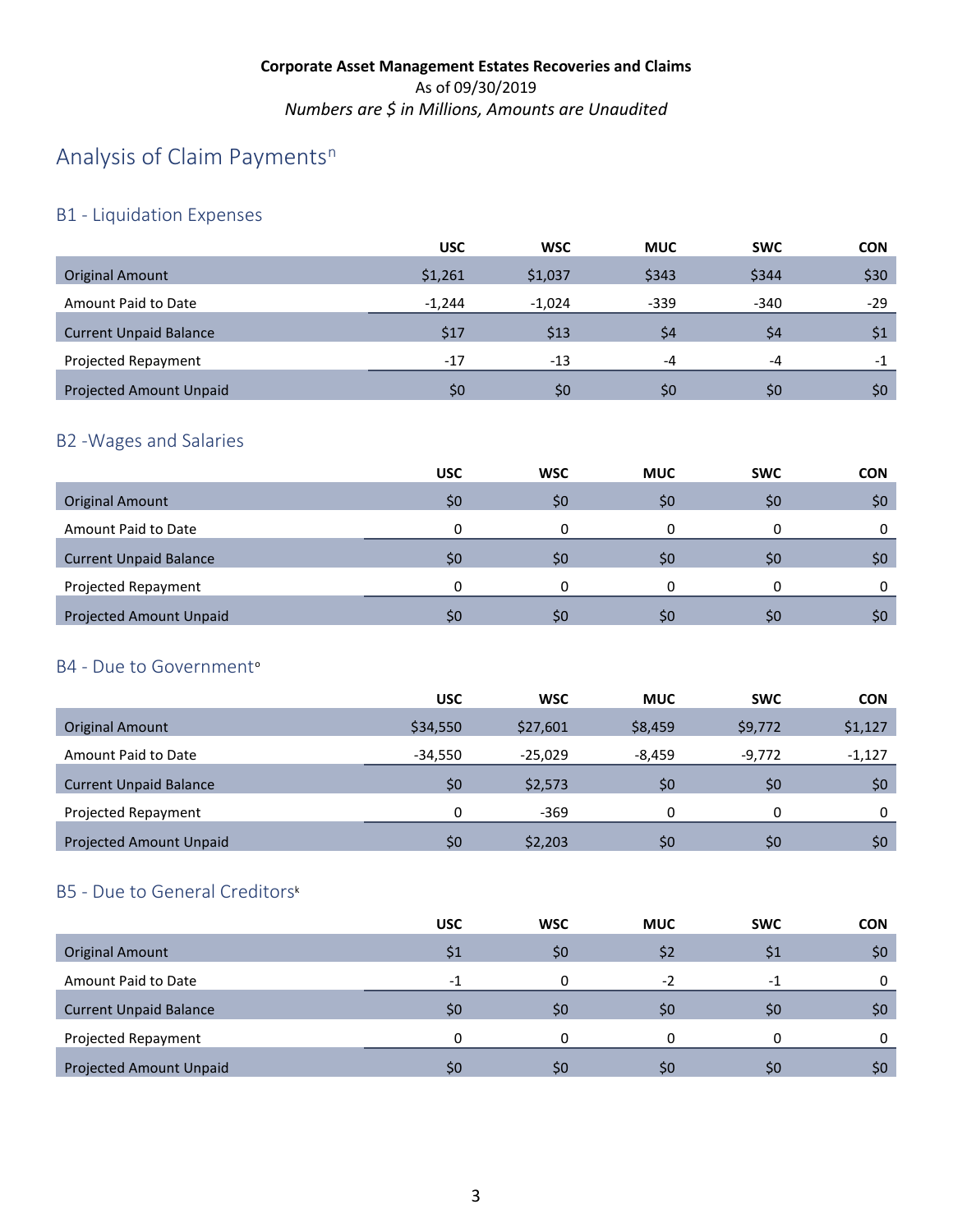## B6 - Due to NCUA for Insured Shares Payment<su[p](#page-4-23)>p</sup>

|                                | <b>USC</b>     | <b>WSC</b> | <b>MUC</b> | <b>SWC</b> | <b>CON</b> |
|--------------------------------|----------------|------------|------------|------------|------------|
| <b>Original Amount</b>         | \$13           | \$221      | \$363      | \$271      | \$31       |
| Amount Paid to Date            | $-13$          |            | $-363$     | $-271$     | -9         |
| <b>Current Unpaid Balance</b>  | \$0            | \$221      | \$0        | \$0        | \$23       |
| Projected Repayment            | 0              |            | 0          | 0          | $-23$      |
| <b>Projected Amount Unpaid</b> | S <sub>0</sub> | \$221      | \$0        | \$0        | \$0        |

### B6.5 - USC Capital Note

|                               | <b>USC</b> | <b>WSC</b> | <b>MUC</b> | <b>SWC</b> | <b>CON</b> |
|-------------------------------|------------|------------|------------|------------|------------|
| <b>Original Amount</b>        | \$1,000    | \$0        | \$0        | \$0        | \$0\$      |
| Amount Paid to Date           | $-1,000$   |            |            |            |            |
| <b>Current Unpaid Balance</b> | \$0        | \$0        | \$0        | \$0        | \$0        |
| Projected Repayment           | 0          |            |            |            |            |
| Projected Amount Unpaid       | \$0        | \$0        | \$0        | \$0        | \$0        |

### B7 - Membership Capital[q](#page-4-24)

|                                | <b>USC</b> | <b>WSC</b> | <b>MUC</b> | <b>SWC</b> | <b>CON</b> |
|--------------------------------|------------|------------|------------|------------|------------|
| <b>Original Amount</b>         | \$1,686    | \$931      | \$493      | \$404      | \$67       |
| Amount Paid to Date            | 0          |            | 0          | 0          |            |
| <b>Current Unpaid Balance</b>  | \$1,686    | \$931      | \$493      | \$404      | \$67       |
| Projected Repayment            | $-1,604$   | 0          | $-493$     | -404       | -34        |
| <b>Projected Amount Unpaid</b> | \$82       | \$931      | \$0        | \$0        | \$32       |

### B9 - Paid In Capita[l](#page-4-22)<sup>q</sup>

|                                | <b>USC</b>   | <b>WSC</b> | <b>MUC</b> | <b>SWC</b> | <b>CON</b> |
|--------------------------------|--------------|------------|------------|------------|------------|
| Original Amount                | \$300        | \$213      | \$79       | \$0        | \$0        |
| Amount Paid to Date            | $\mathbf{0}$ | 0          |            |            | 0          |
| <b>Current Unpaid Balance</b>  | \$300        | \$213      | \$79       | \$0        | \$0        |
| Projected Repayment            | 0            | 0          | $-79$      | 0          | 0          |
| <b>Projected Amount Unpaid</b> | \$300        | \$213      | \$1        | \$O        | \$0        |

### Potential Liquidating Dividend[r](#page-4-25)

| <b>USC</b> | <b>WSC</b>  | MUC | <b>SWC</b>  | <b>CON</b> |
|------------|-------------|-----|-------------|------------|
| ◡          | . .<br>- PL | 5t  | ว๐๓<br>פס∠ק | $\sim$     |